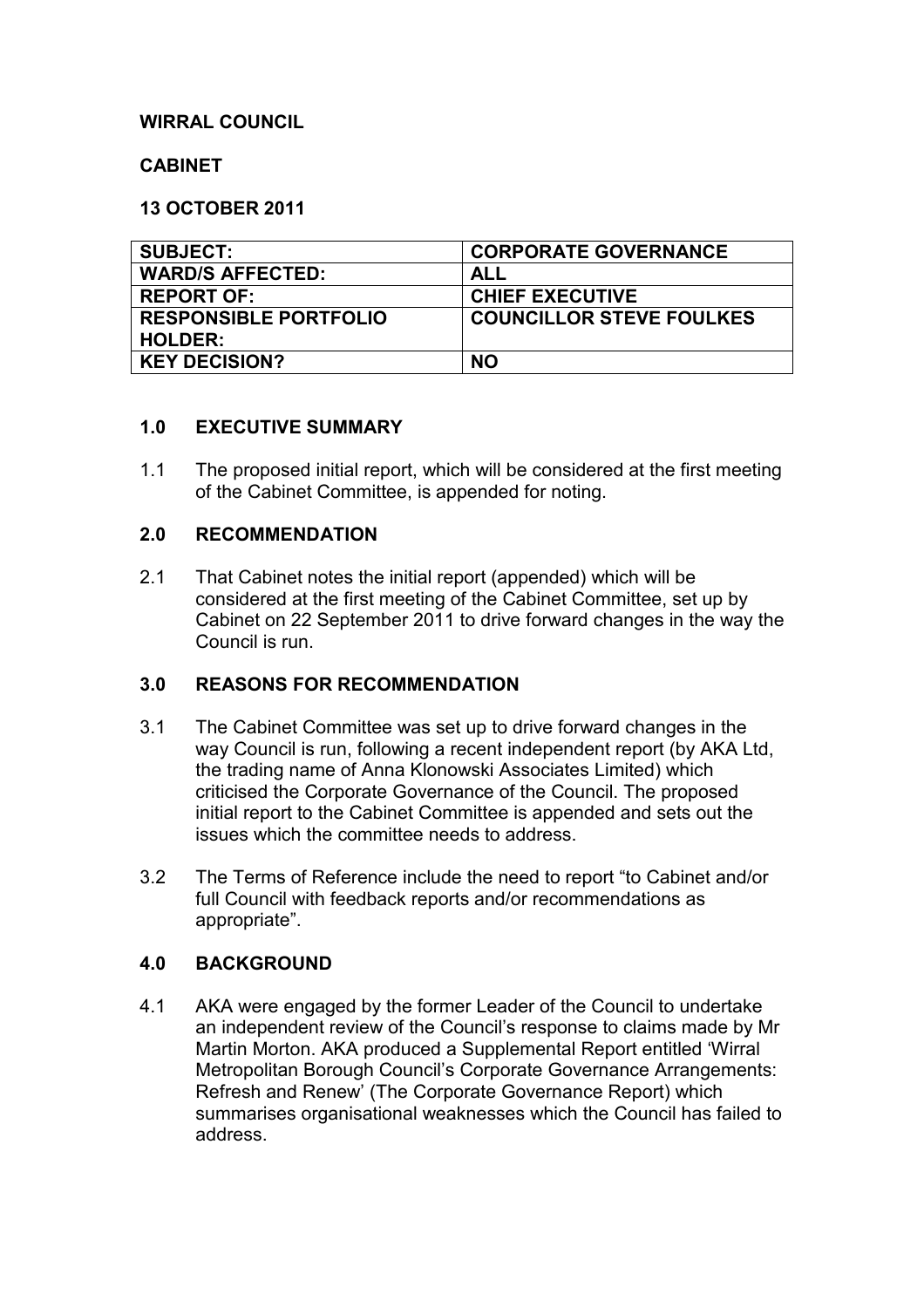- 4.2 Cabinet considered the report on 22 September 2011 and resolved to accept the criticisms unreservedly and the recommendations designed to help the Council move forward.
- 4.3 Cabinet resolved to establish a time limited Cabinet Committee [The Corporate Governance Committee] tasked with driving forward the changes which need to be made in the way the Council is managed and in the organisational culture. The first meeting of the Committee is to be "as soon as is practicable in October", and it is anticipated that its work will be concluded by 31 March 2012.
- 4.4 The proposed initial report to the Corporate Governance Committee is appended.
- 4.5 Cabinet also noted that it believed that the issues raised in The Corporate Governance Report should transcend party politics and that the Leader would "be seeking to discuss with both opposition party leaders opportunities for all three parties to work together to help resolve the issues raised". To this end, Anna Klonowski, and all three parties' leaders and deputy leaders will be meeting together on 12 October 2011. All members of the Council have been invited to a presentation from Anna Klonowski on 27 October 2011.

# **5.0 RELEVANT RISKS**

5.1 Failure to identify, agree and implement a comprehensive programme to address issues will mean that the deadline for implementation identified in the independent review (April 2012) will not be met.

# **6.0 OTHER OPTIONS CONSIDERED**

6.1 None: the report seeks to progress the Cabinet resolution of 22 September 2011.

# **7.0 CONSULTATION**

7.1 None: the report seeks to progress the Cabinet resolution of 22 September 2011.

## **8.0 IMPLICATIONS FOR VOLUNTARY, COMMUNITY AND FAITH GROUPS**

8.1 The objective is to improve corporate governance: this underpins how the Council engages with the community.